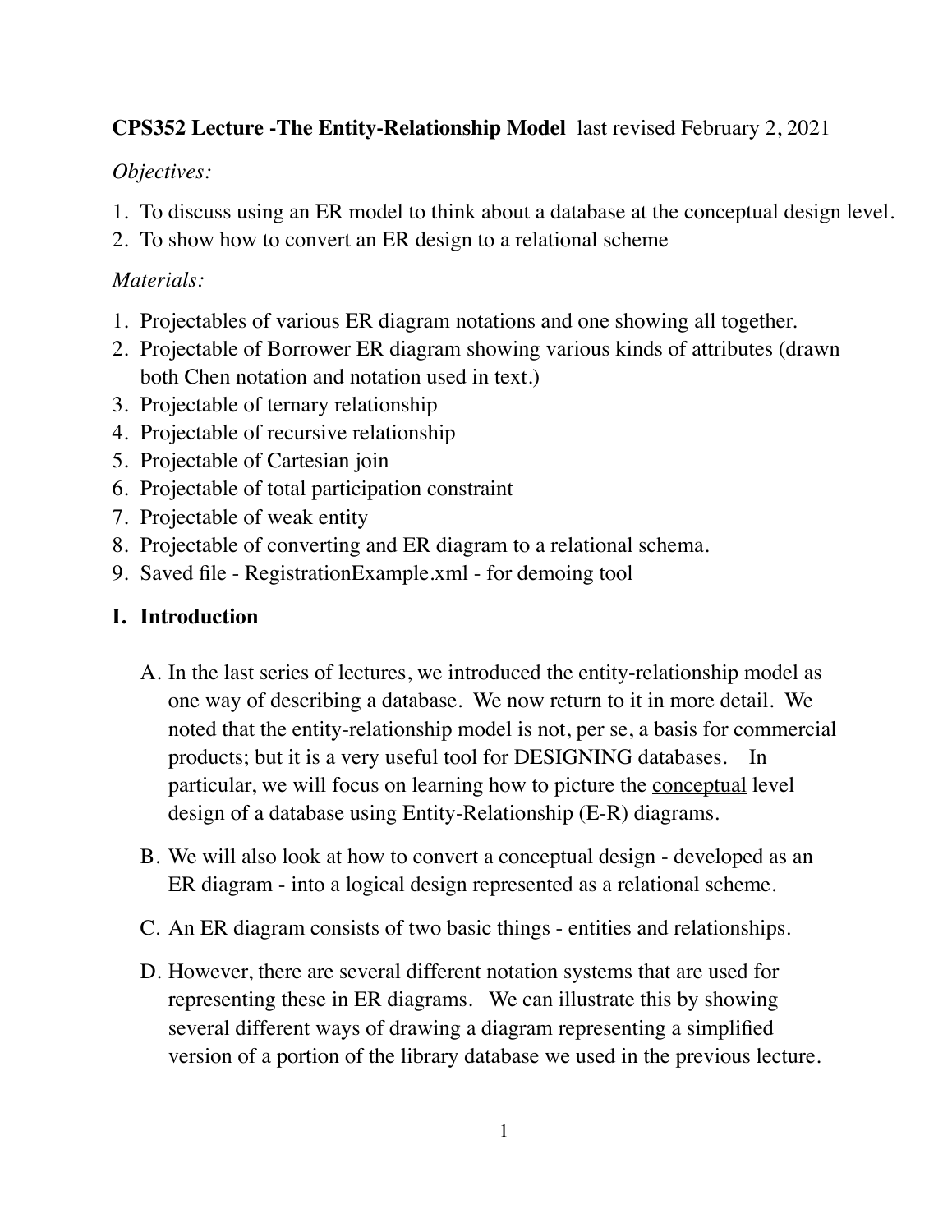1. The original notation scheme - called "Chen" notation after its inventor - Peter Chen. This is the notation most commonly used in textbooks for a course like this - including earlier editions of the book we are using. The arrow connecting the CheckOut relationship to borrower indicates that a given book may only be checked out to one borrower at a time - i.e. given a book you can ask for the one and only borrower (if any) to whom it is checked out. We call this a one to many relationship.



#### PROJECT

or, using a different representation for multiplicity of relationships, likewise indicating that a borrower can have any number of books out, but a given book can only be checked out to one borrower at a time. (Sometimes  $*$  is used in place of N - or M for a many-many relationship).



#### PROJECT

Important note: placement of the cardinalities is opposite to usage in UML! This diagram says that each Book is checked out to (at most) one borrower - not that each borrower has one book! (To avoid this confusion, we will prefer the "arrow" style.)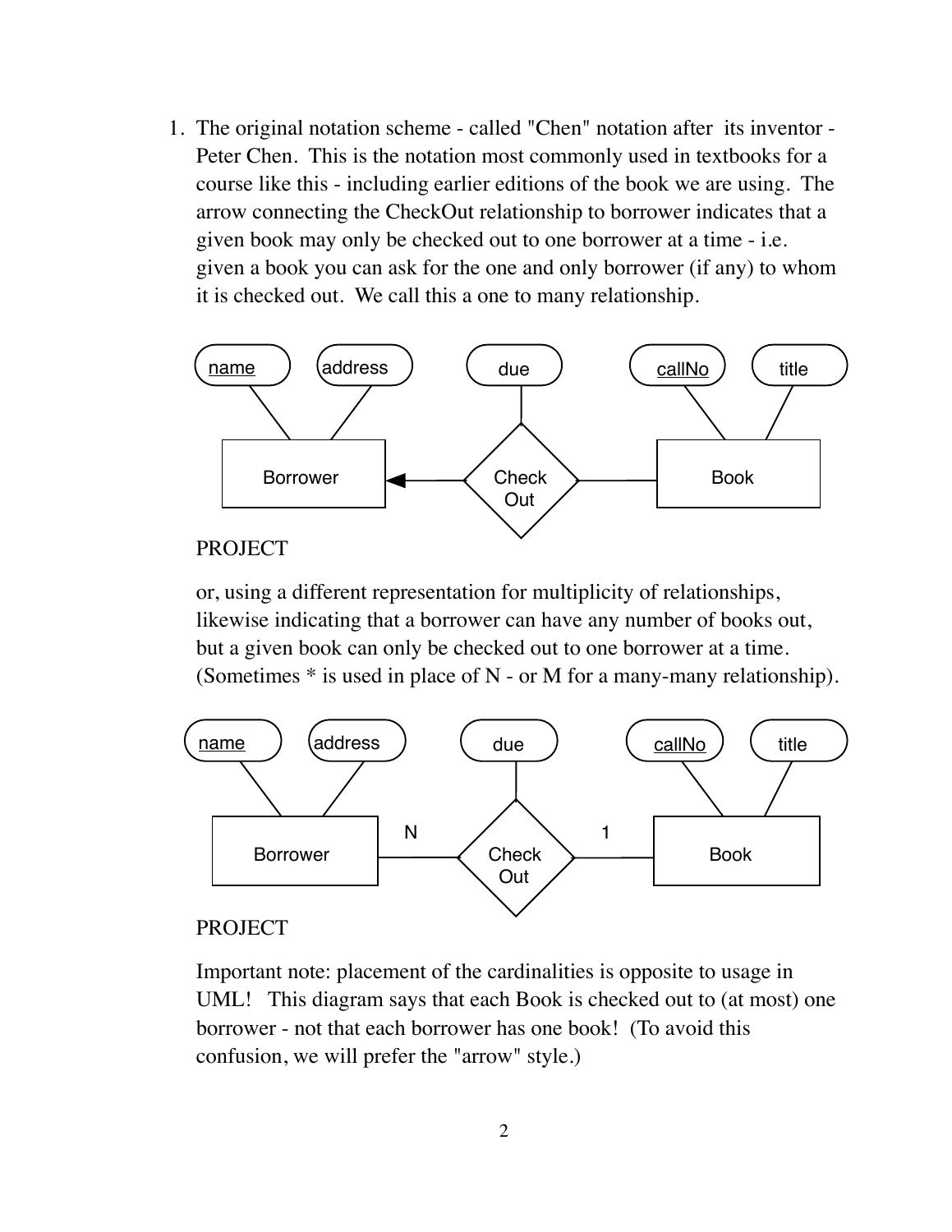2. A variant of Chen notation used in our textbook. The attributes are listed in the boxes for entities and those for relationships in boxes using "UML--style" rather than in bubbles, which is more compact,



3. A system known as "crows foot" notation. Note the symbols used to denoted "one" and "many". The small circles indicate that the relationship is optional on both sides - a book does not need to be checked out, and a borrower does not need to have any books checked out.



## PROJECT

- a. Actually, this example misses one important thing about crow's foot notation - relationships are usually **not** represented separately unless they have attributes of their own.
- b. In this particular case, we could fold the due date into the Book entity since a book can only be out to one person at a time. This eliminates the need for treating CheckOut as an entity, and so the diagram becomes this: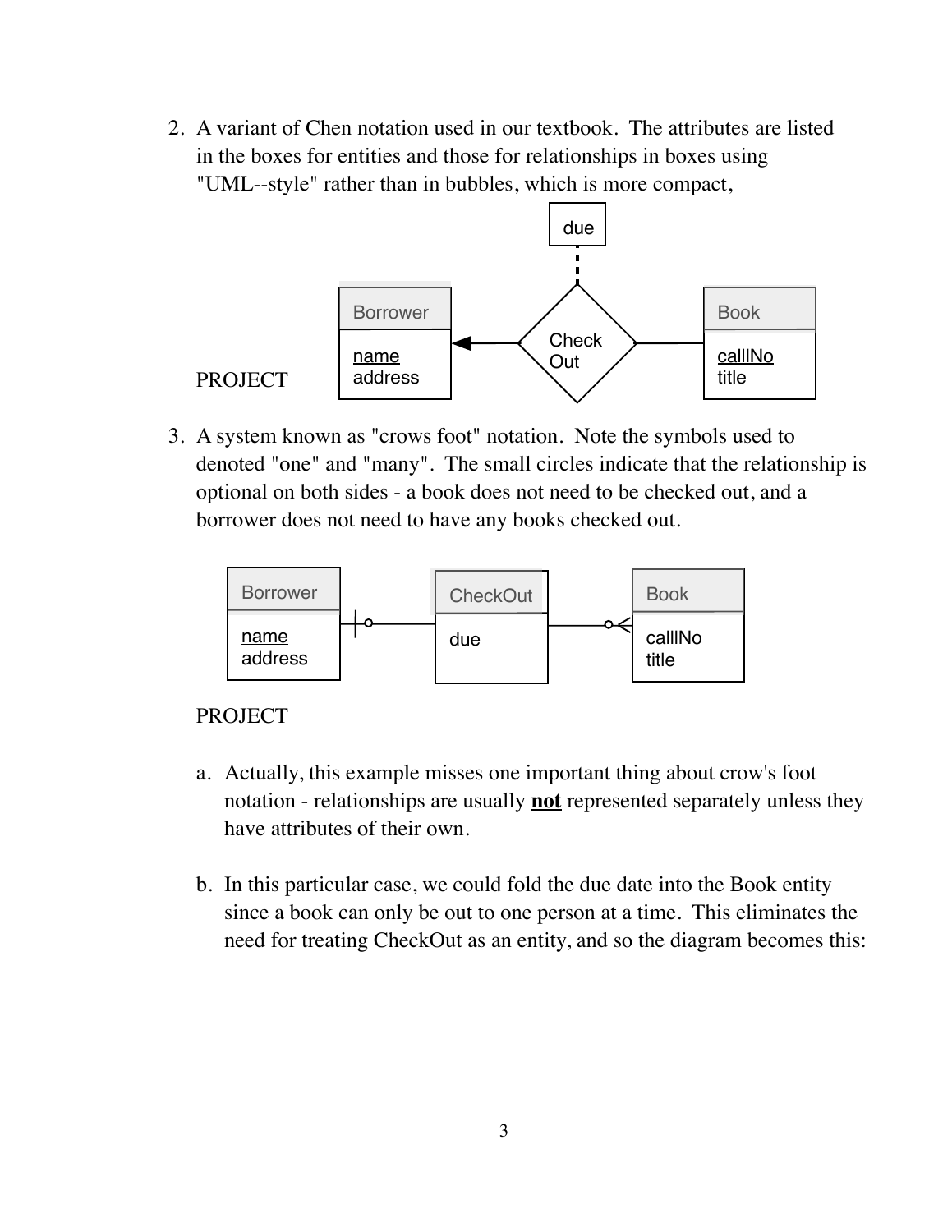

c. Here is a summary of the notation for cardinality of relationships:

# **Summary of Crow's Foot Notation**



REFER TO IN LAST PROJECTABLE

d. Crow's foot is actually the most-commonly used notation in industry, and seems to be the one most often supported by professional diagramming tools.

# 4. PROJECT VERSION WITH ALL FIVE TOGETHER FOR COMPARISON

5. For the rest of this lecture, we will generally stick with the form used in the book for consistency with what you are reading, and this will be the style you should use in the design project and homework (hand-drawn if you don't have an appropriate drawing tool to use.). (Actually, in many cases we will omit attributes totally to focus on one aspect of the example!)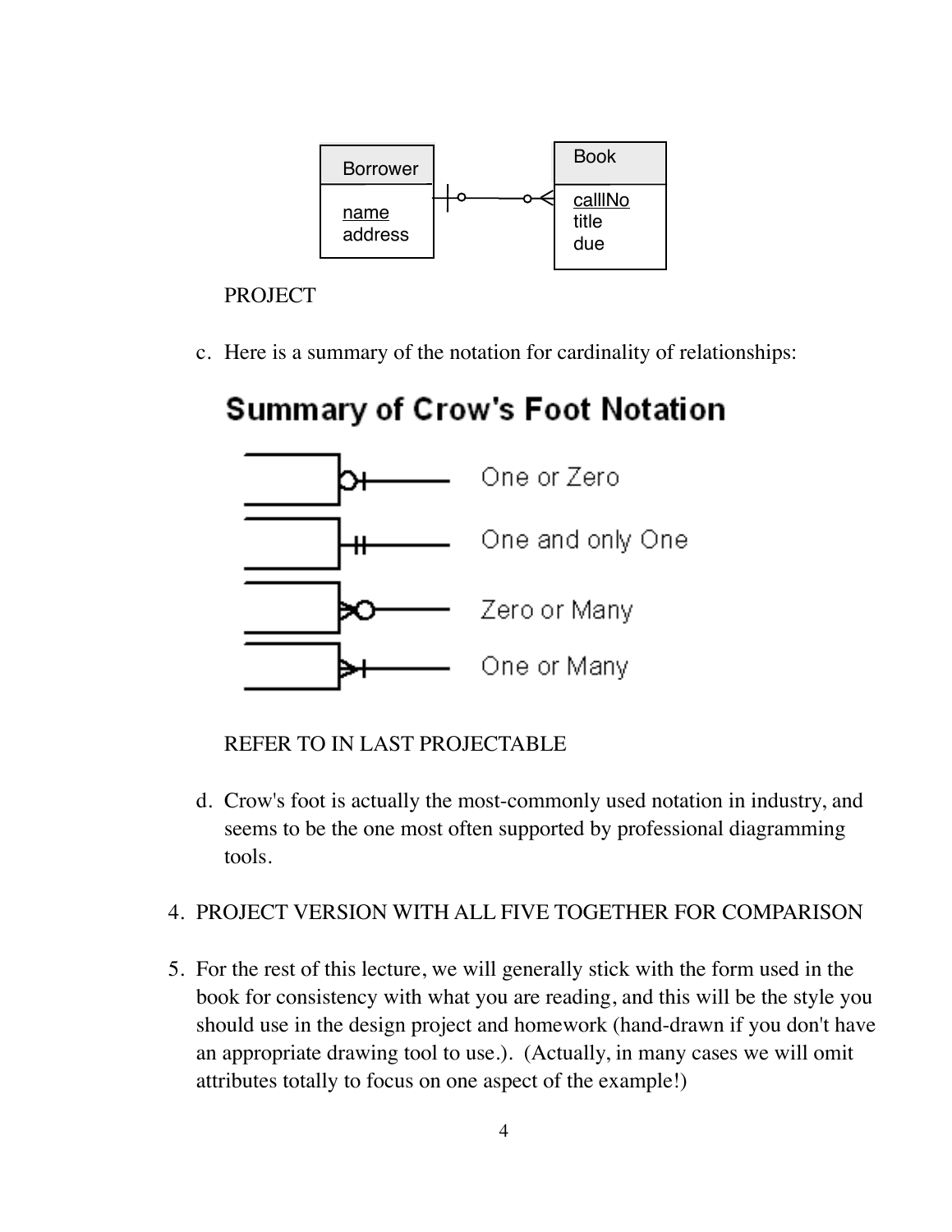## **II. Expansion of Definitions**

A. Entities and related concepts. We will illustrate with a single entity for now.

- 1. Entity an entity is an object that we wish to represent information about.
- 2. Entity Set an entity set is the set of all objects of a given kind
- 3. Attributes Individual facts that we store concerning an entity. To illustrate the various possibilities, we will use the following diagram:

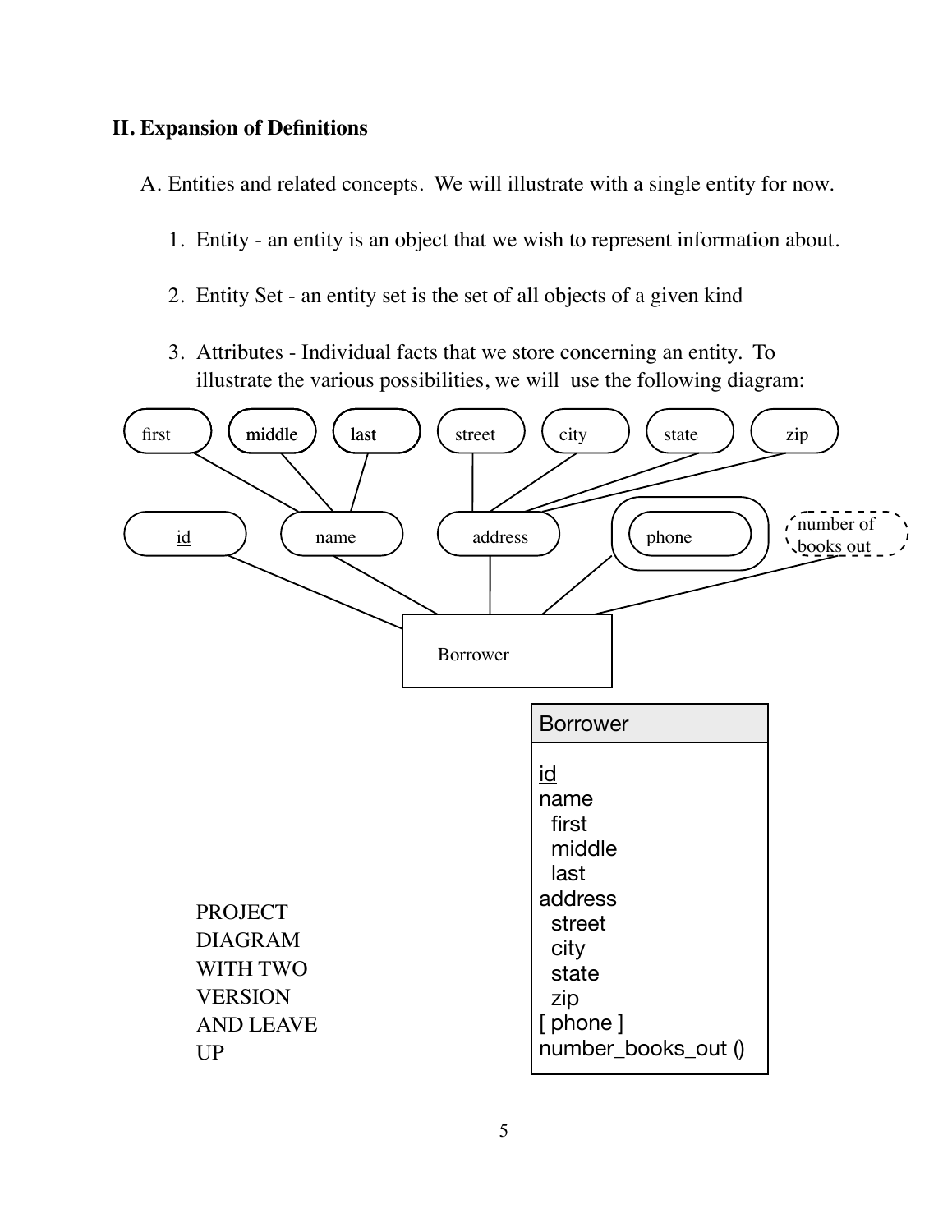a. Often, the attributes are simple, atomic, single values; but sometimes they may not be. An attribute may be COMPOSITE - i.e. it may have internal structure

Example: The example shows that the "name" attribute is composed of a first, middle, and last name; the "address" attribute is composed of a street, a city, state, and ZIP code. Note how this is shown in Chen notation and in notation used in book.

Note: we have seen that the relational model requires attributes to be atomic. But in doing conceptual design, it may be helpful to think in terms of some composite attributes, even though they will later need to be converted to an atomic form.

b. For a given entity, a given attribute normally has a single value, but sometimes an attribute needs to be MULTIVALUED

Example: A person may have multiple phone numbers. Again, note how this is shown in Chen notation and in notation used in book.

Note: the relational model requires attributes to be single-valued. But in doing conceptual design, it may be helpful to think in terms of multivalued attributes even though they will later need to be converted to a singlevalued form.

c. Sometimes, a given attribute can be calculated from other information in the database - in which case, instead of storing it we may compute it upon demand. Such an attribute is called a DERIVED attribute. Note how this is shown in Chen notation and in notation used in book.

Example: As we shall see, the number of books a given borrower currently has checked out can be computed by counting whenever the value is needed; so we might include books-out as a derived attribute of the borrower entity, though no value for this stored explicitly in the database.

(In the notation in the book, this would be represented as a separate function)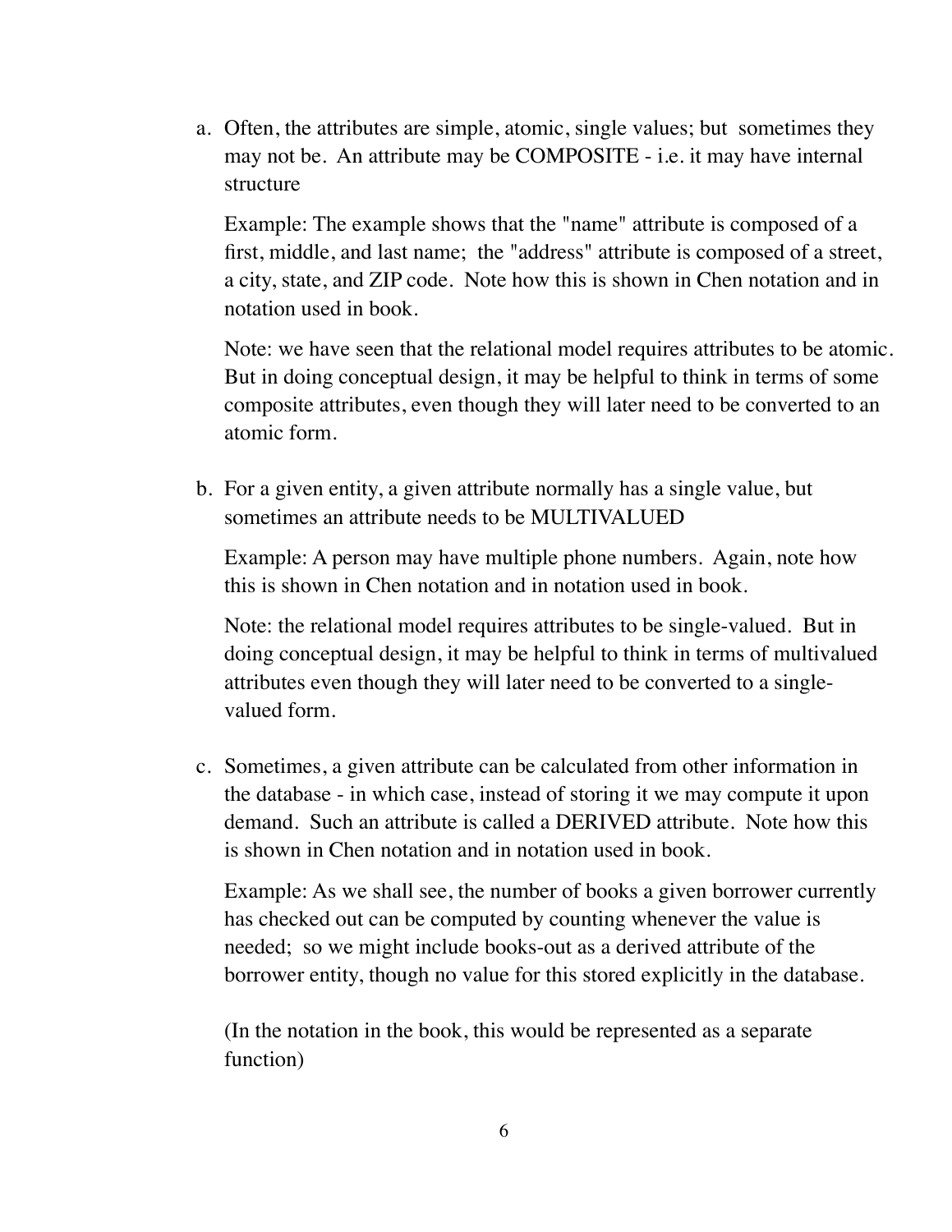- d. Sometimes, we will not know the value of a particular attribute for a particular entity, or it somehow does not apply in a particular case - in which case the value of that attribute is said to be NULL. (There is no special diagrammatic notation for this, since it is just a value for particular entity).
- 4. Domain the set of possible values for each attribute of an entity is called the domain of that attribute
- 5. Keys: Since the members of a set must be distinct, for any entity set, there must be a set of attributes that serve to uniquely distinguish one entity from all others in the set. Recall our discussion of these in connection with the relational model.
	- a. Such an attribute or set of attributes is called a SUPERKEY. Typically, an entity set has many superkeys.
	- b. A superkey that has no proper subset that is also a superkey is called a CANDIDATE KEY.
	- c. The candidate key chosen by the designer to uniquely identify entities in an entity set is called the PRIMARY KEY. (This is the origin of the term "candidate key" - it is a key that is a candidate for primary key.) The primary key attribute(s) for an entity are underlined, as is the case for id in Borrower. (Sometimes this is a bit hard to see - when drawing by hand be sure it is clear!)
	- d. Some kinds of entities called weak entities don't have any primary key. We will look at an example and how this is handled below.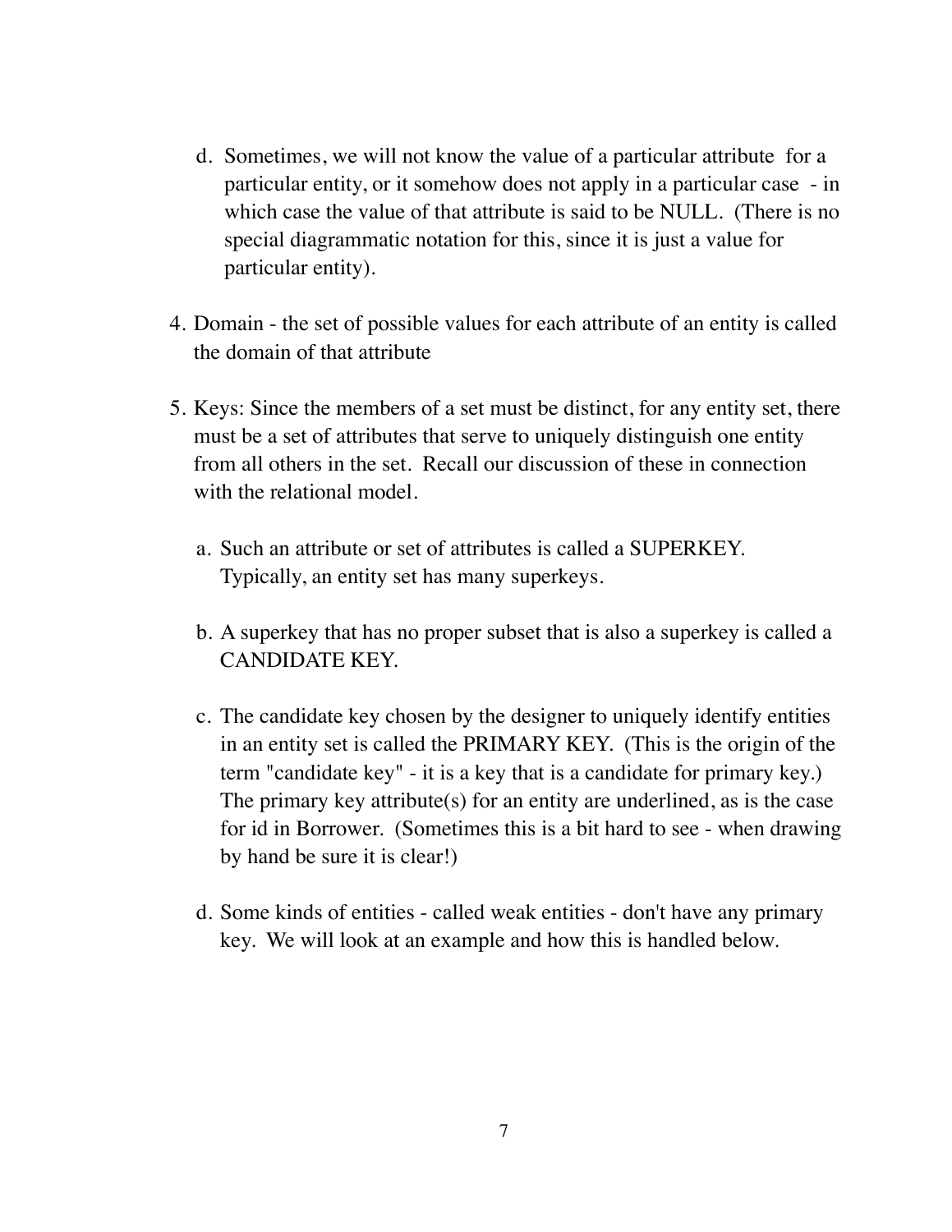- B. Relationships and related concepts
	- 1. Relationship a relationship is some connection between two or more entities:
		- a. A relationship is denoted by a diamond in most notations, as in the examples we looked at earlier.
		- b. Relationships can be binary, ternary, quaternary etc i.e. they can involve two, three, four or more entities. However, binary relationships (such as CheckOut) are by far the most common.
			- (1)Example of a ternary relationship: student enrollment in a course could be thought of as a ternary relationship involving the student, the course, and the semester.



A relationship set involving n entities  $(n > 2)$  can always be converted to a single entity set plus n binary relationships. The original relationship is converted to an entity, connected to each of the other entities through the appropriate set.

Example: Alternate approach to representing the above.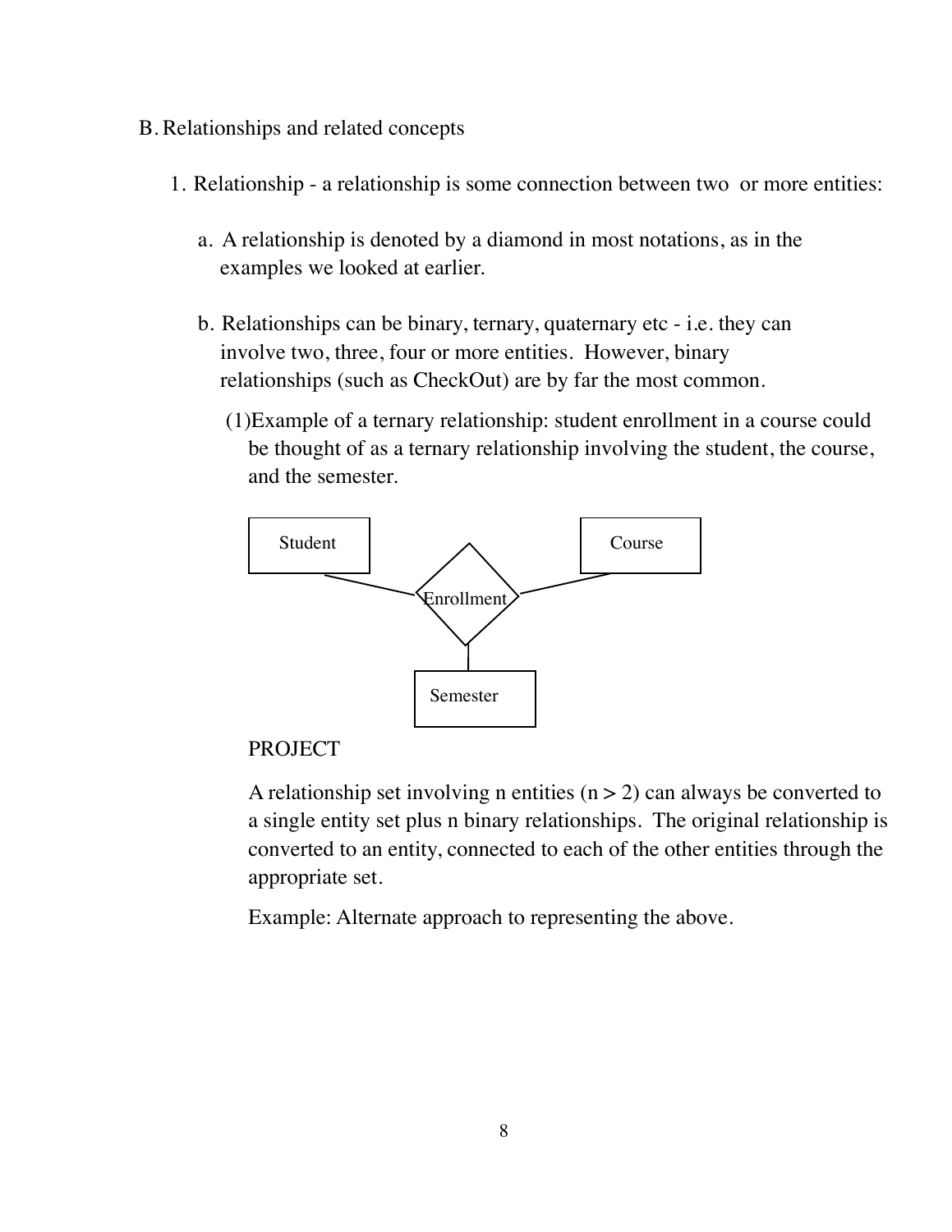

(Note that each of the new binary relationships is "one" on the side connecting to the original entity. Each of the new enrollment entities is associated with exactly one Student, Course, and Semester)

- (2)Because a conversion like this is always possible, it is actually rare to see ternary and higher degree relationships in ER diagrams.
- c. Normally, the entities in a relationship come from distinct entity sets. Sometimes, though, we can have a relationship in which both entities are from the same entity set. Then, we need to distinguish the role each entity plays in the relationship.

Example: consider the relationship "supervised by" between employees of the library. Both entities in the relationship are from the same entity set (employees), but there are two distinct roles: supervisor and supervisee. In cases such as this, it is common to explicitly include the role names in an ER diagram.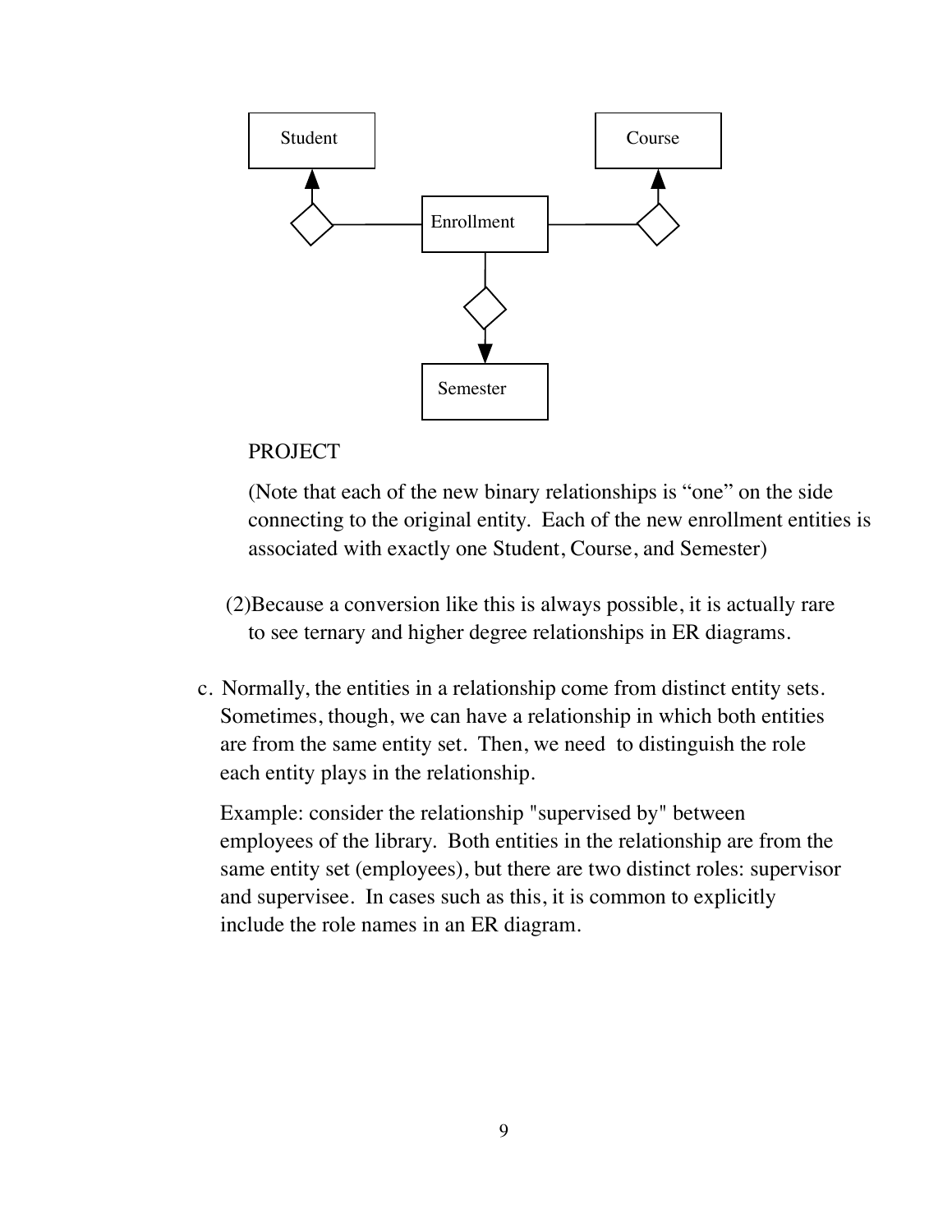

(Note: as drawn we allow an employee to have more than one supervisor, and a supervisor to supervisee more than one employee. If an employee had only one supervisor, we would use an arrow on the Supervisor side of the relationship)

2. Relationship set - a relationship set is the set of all relationships of a given type - just as an entity set is the set of all entities of a given type.

Example: When a borrower checks out a book, that establishes a relationship between the borrower and the book. The set of all such relationships, together, constitutes the CheckOut relationship set.

3. Formally, a relationship set is a subset of the cartesian product of the entity sets. The cartesian product is formed by taking every possible combination of elements from the sets.

Example: Suppose our sets of borrowers and check outs were as follows (this time using just names and titles as the keys for simplicity):

| Borrower                | <b>Book</b>          |
|-------------------------|----------------------|
| <b>Anthony Aardvark</b> | Herbs and Shrubs     |
| Ralph Raccoon           | <b>Popular Trees</b> |
| Zelda Zebra             | Zoo Guidebook        |

The Cartesian product of these sets is

| Anthony Aardvark, Herbs and Shrubs |  |
|------------------------------------|--|
| Anthony Aardvark, Popular Trees    |  |
| Anthony Aardvark, Zoo Guidebook    |  |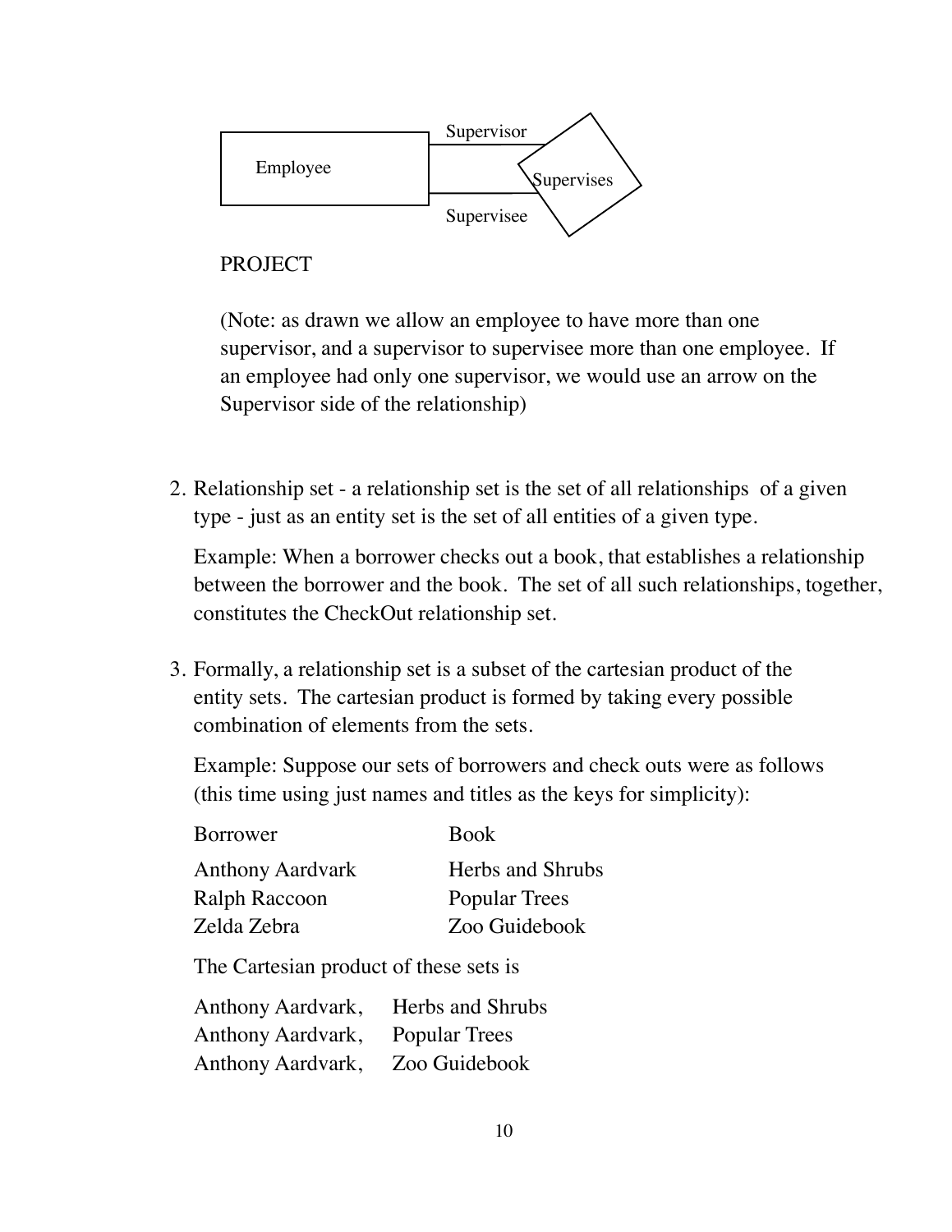| Ralph Raccoon, | Herbs and Shrubs     |
|----------------|----------------------|
| Ralph Raccoon, | <b>Popular Trees</b> |
| Ralph Raccoon, | Zoo Guidebook        |
| Zelda Zebra,   | Herbs and Shrubs     |
| Zelda Zebra,   | <b>Popular Trees</b> |
| Zelda Zebra,   | Zoo Guidebook        |

This set represents the set of ALL POSSIBLE RELATIONSHIPS that could ever occur; but obviously the CheckOut relationship set at any one time forms a subset of this set. (Indeed, it could be empty, and - in this particular case - could never have more than three elements since only one person can check out a given book at any one time.)

- a. Thus, the cartesian operation of relational algebra which forms the cartesian product - can be thought of as creating an entity set which includes every possible relationship.
- b. Likewise, the natural join operation can be thought of as creating an actual instance of the relationship set corresponding to the current instances of the entity set.
- 4. There exists a natural physical representation for entity sets: a file of records, wherein each record is an entity and each field an attribute.
- 5. However, this is not true for relationships; one of the major differences between different types of DBMS's is how they represent relationships.
	- a. Hierarchical DBMS's often use physical proximity or pointers to model relationships.
	- b. Network DBMS's often use circularly linked lists for relationships
	- c. OO Databases may use references or pointers to model relationships.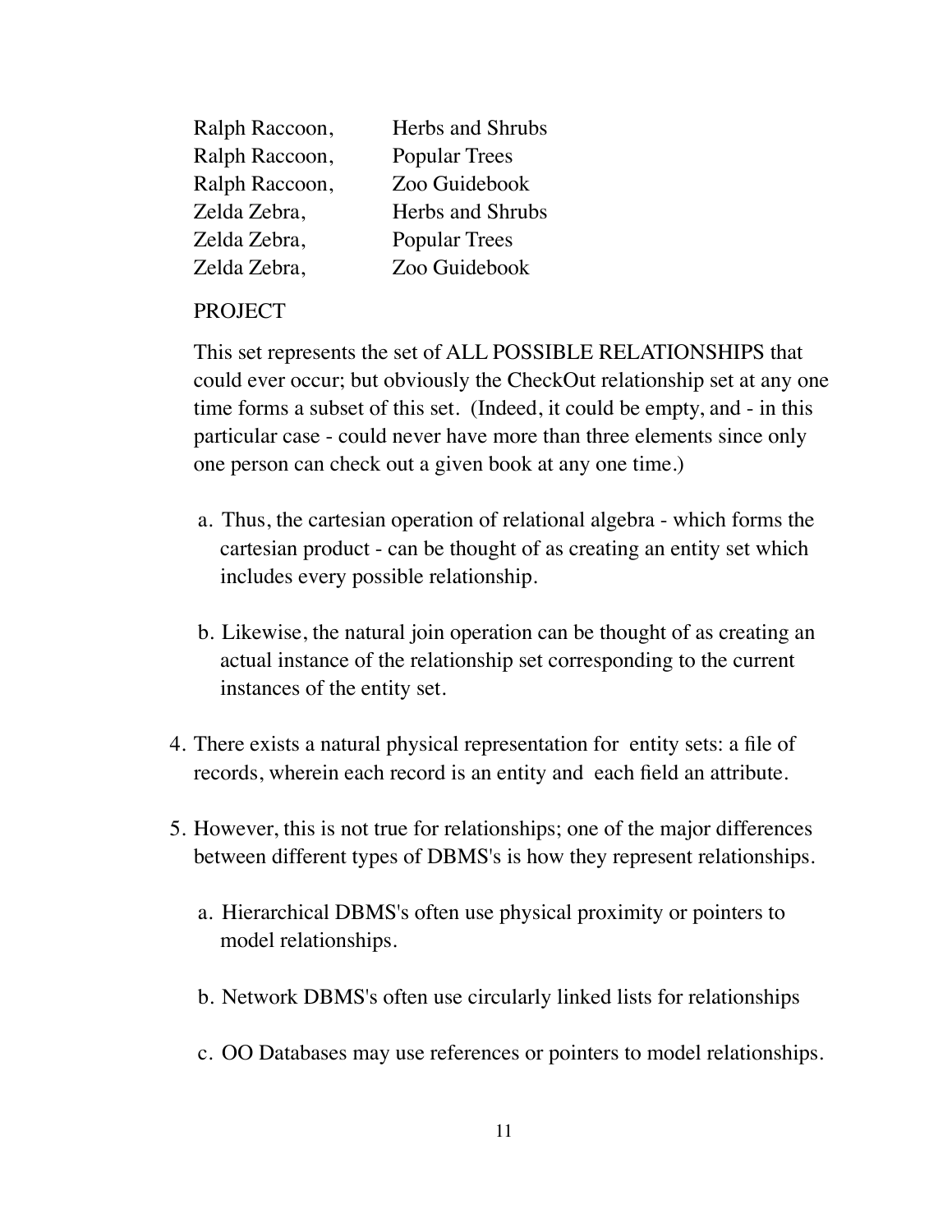- d. As we have seen, relational DBMS's do not distinguish between entities and relationships; a relationship is, in effect, just another entity. Thus, the same physical representation is used for both. Note that the handling of relationships represents a key difference between relational databases and the other kinds of systems.
- 6. Like entities, relationships can have attributes (called descriptive attributes) associated with them.

Note that we want to associate an attribute with a relationship just when it is a property of the relationship, not of the participating entities - e.g. in the case of date due for a book:

- a) It makes no sense to say that "date due" is a property of a borrower. A borrower may have several different books out, with different dates due.
- b) A date due is not really a property of a book, in the sense that a given book may be checked out by different borrowers at different times, with different dates due.

Note how this was represented in the notation example for borrowers and books we looked at earlier.

PROJECT (Notation examples used earlier)

C. Mapping Constraints - We have seen that a relationship set is a subset of the cartesian product of the entity sets it relates. Often, the logic of the data being modeled will impose some restrictions as to what kind subsets are possible.

Example: We would not expect to find the following in the CheckOut relationship:

| Anthony Aardvark, | Herbs and Shrubs |
|-------------------|------------------|
| Zelda Zebra,      | Herbs and Shrubs |

Why?

ASK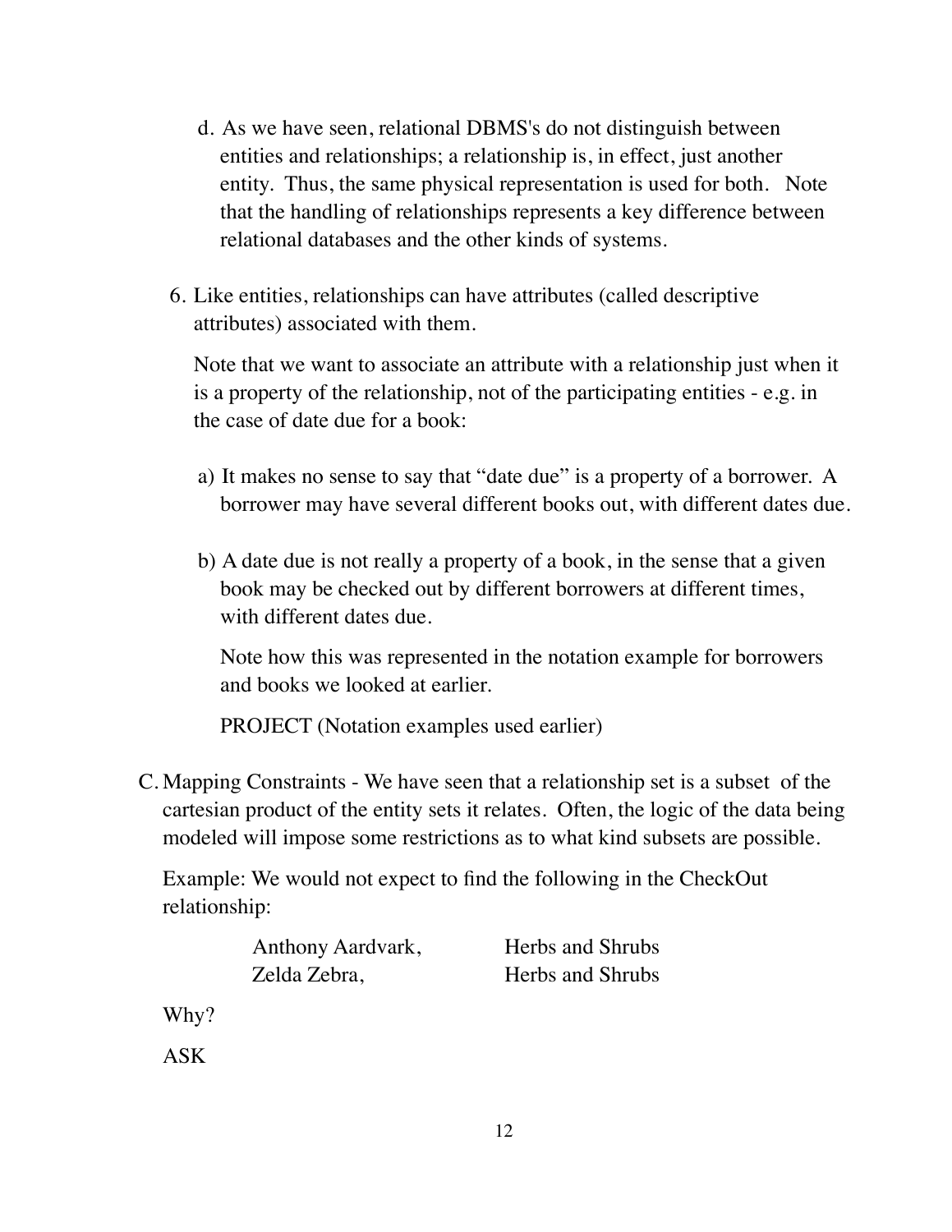- 1. Mapping Cardinalities the most common constraints are mapping cardinalities.
	- a. In general, a binary relationship can be
		- (1)One to one the most tightly constrained
		- (2)One to many or many to one
		- (3)Many to many the least constrained

Example: The relationship set CheckOut is one to many from borrowers to books - a borrower can have many books checked out, but a book can only be checked out to one borrower at a time.

b. If a given relationship set is one to one, any member of either entity set involved in the relationship in question can participate in at most one relationship of the kind in question.

Example: heterosexual marriage is a one to one relationship between the entity sets men and women

Note that a one to one mapping constraint for a given relationship set does not imply that a given entity MUST participate in a relationship of that kind - only that it CAN participate in at most one such relationship. (The relationship marriage allows for bachelors and bachelorettes, widows and widowers etc.)

c. If a relationship set is one to many, then any entity in the first entity set can participate in any number of relationships, but an entity in the second set can participate in at most one.

Example: as we have already noted, the relationship CheckOut is one to many from borrowers to books.

d. Of course a one to many relationship from A to B is a many to one relationship from B to A - i.e. there is no fundamental difference between the two concepts - its just a matter of how we refer to it.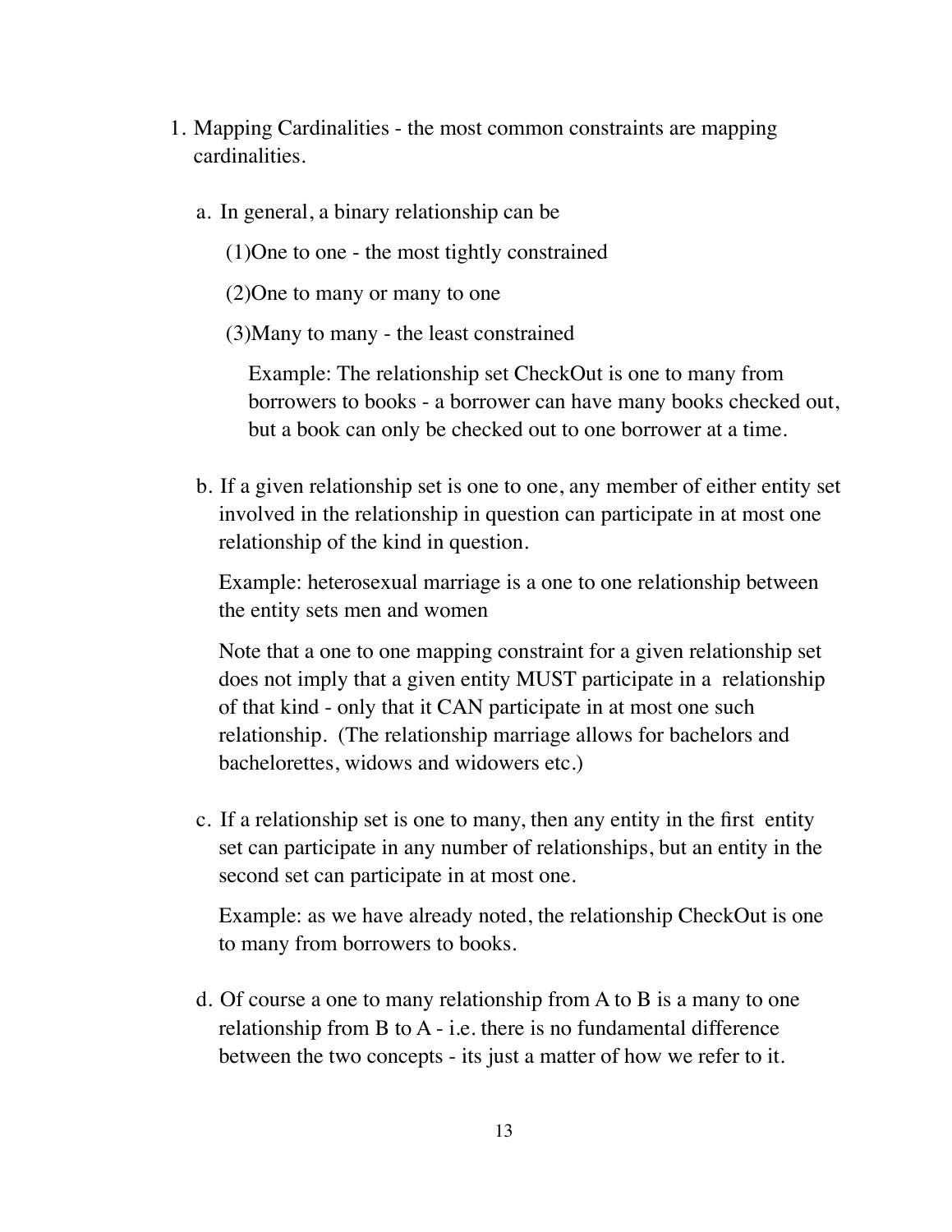e. If a relationship set is many to many, then any entity of either set can participate in any number of relationships.

Example: Suppose we defined the relationship "has taken out" between borrowers and books, which records every book a given borrower has ever taken out (whether or not he has it out now.) (This is actually a very bad idea on privacy grounds, of course - but allows us to illustrate a point about database design!) This is many to many, since:

- Any given borrower can take out any number of books
- Over time, any given book can be checked out by any number of borrowers
- f. Note that one-to-one and one-to-many / many-to-one relationships are most common. In fact, the earlier hierarchical and network models all had some difficulty with many-to-many relationships, and the relational model can often use a much more efficient representation for one-to-one and one-to-many relationships than what must be used for many-to-many relationship as we shall see.
- g. Primary keys for relationship sets just as any strong entity set has a primary key, so does any relationship set. The primary key of a relationship set depends on its cardinality.
	- (1)If it is many-to-many, then its primary key is simply the union of the key attributes of the entities it relates.

Example: Suppose we want to record all borrowers who have ever checked out a given book. Since the primary key for borrowers is borrower-id, and that for books is call number, the primary key for has ever checked out is the two attributes borrower id and call number together.

Note: Since this is a relationship set, we will record the fact that a given borrower has checked out a given book just once in it, even if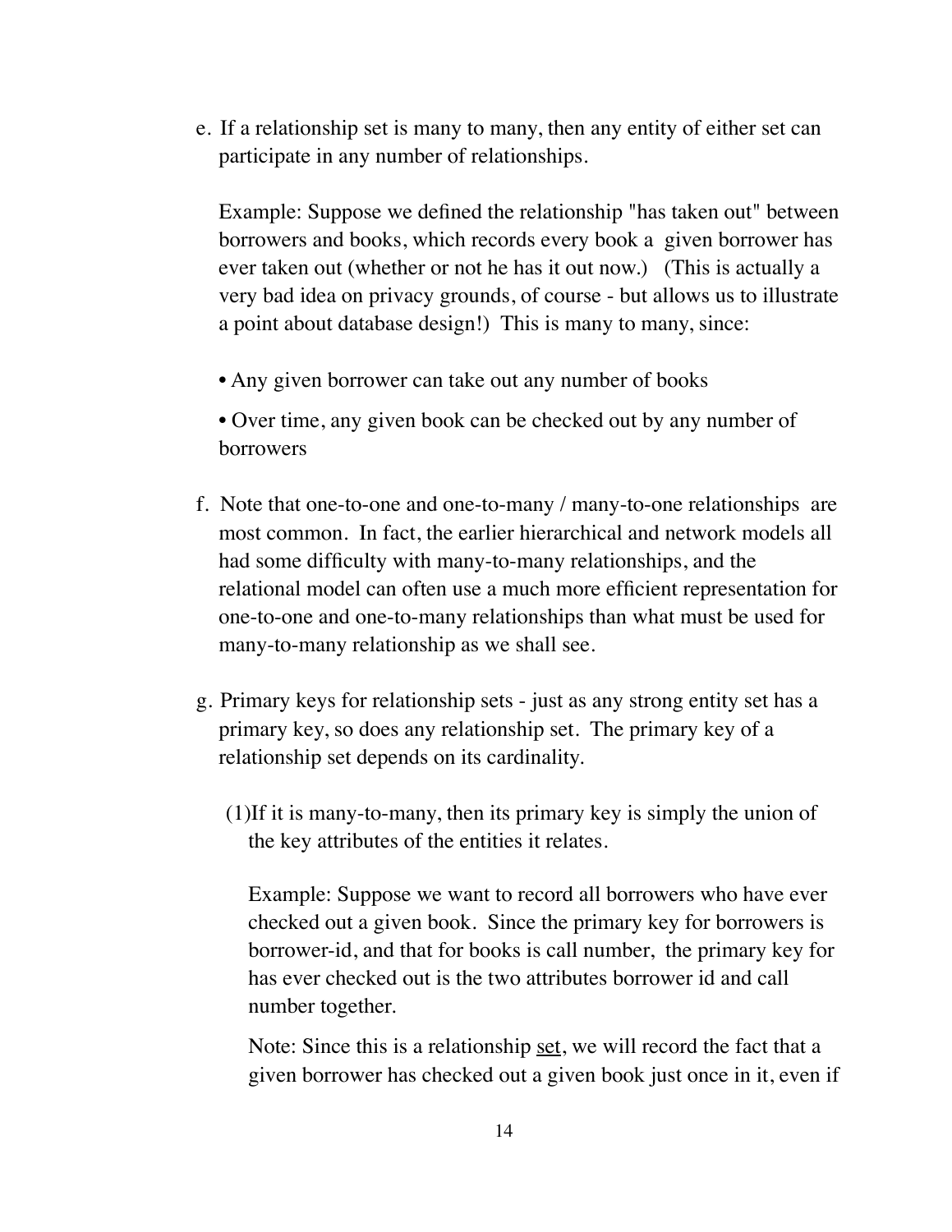the same borrower takes out the same book again. (Or we could include a date attribute in the relationship and make it part of the primary key)

(2)If it is one to many or many to one, then its primary key is the primary key of the "one" entity.

Example: A book can only be checked out to one borrower at a time, but a given borrower can check out many books - so CheckOut is many to one from books to borrowers. Suppose the primary key for books is call number. Then the primary key for CheckOut, like that for books, is call number.

- (3)If it is one to one, then the primary key is the primary key of *either* of the entities.
- h. Mapping cardinalities are often shown in the Chen notation and the notation used in the book by the use of an arrowhead pointing to the "one" entity(s) i.e.
	- In a one to one relationship, arrowheads point to both entities
	- In a one to many relationship, an arrowhead points to the first
	- In a many to one relationship, an arrowhead points to the second
	- In a many to many relationship, the diagram contains no arrowheads.

(As an example, in the case of CheckOut, think of the arrowhead as indicating that we can define a function that, given a book, returns its borrower, if any. The lack of an arrowhead going the other way says we cannot define a function that, given a borrower, returns the book (s)he holds, since he can hold many books and by definition a function is single-valued.)

2. Participation constraints: in some cases, the underlying reality dictates that every entity in one of the entity sets must participate in an instance of the relationship.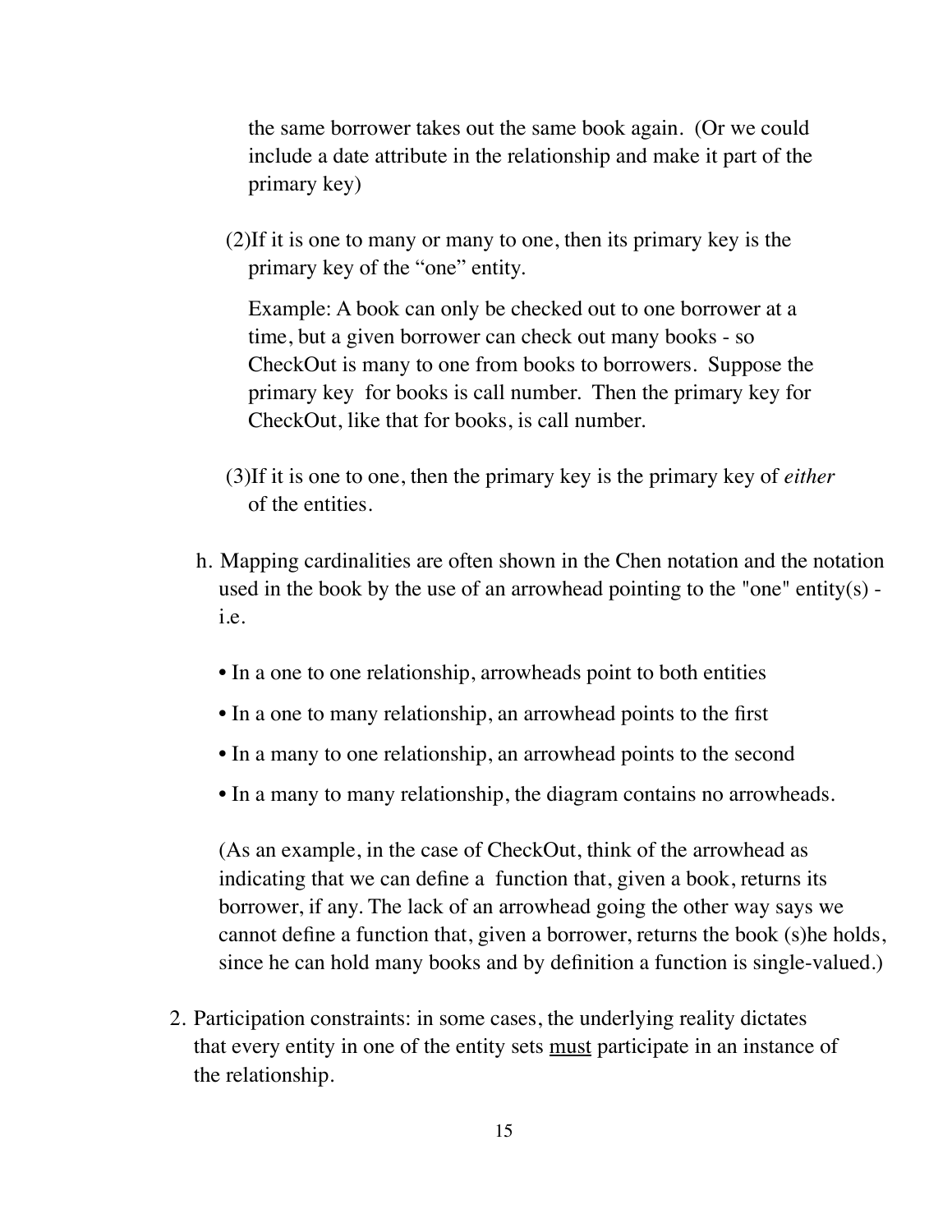Example: Suppose we have the notion of a borrower category, with different categories of borrowers allowed different privileges such as length of time to keep a book out. (This is, in fact, the case with the Gordon library - in fact, a faculty borrower used to be able to keep a book out for a year.)

We might want to require that every borrower be related to some category. This is called a total participation constraint (as opposed to partial participation. It

This is represented by using a double line for the connection between the relationship and the entity that must participate.

Example:



## **PROJECT**

(Note: because this diagram uses an arrow head, it also says each Borrower must not only participate in an instance of the relationship, but must participate exactly once - it would not make sense to have a borrower be simultaneously in two or more categories!)

- 3. Weak Entities and Existence dependencies another form of constrained relationship, wherein the existence of an entity in one entity set is dependent on the existence of an entity in the other entity set.
	- a. We said earlier that in almost every case the complete set of attributes for an entity is a superkey for the entity set.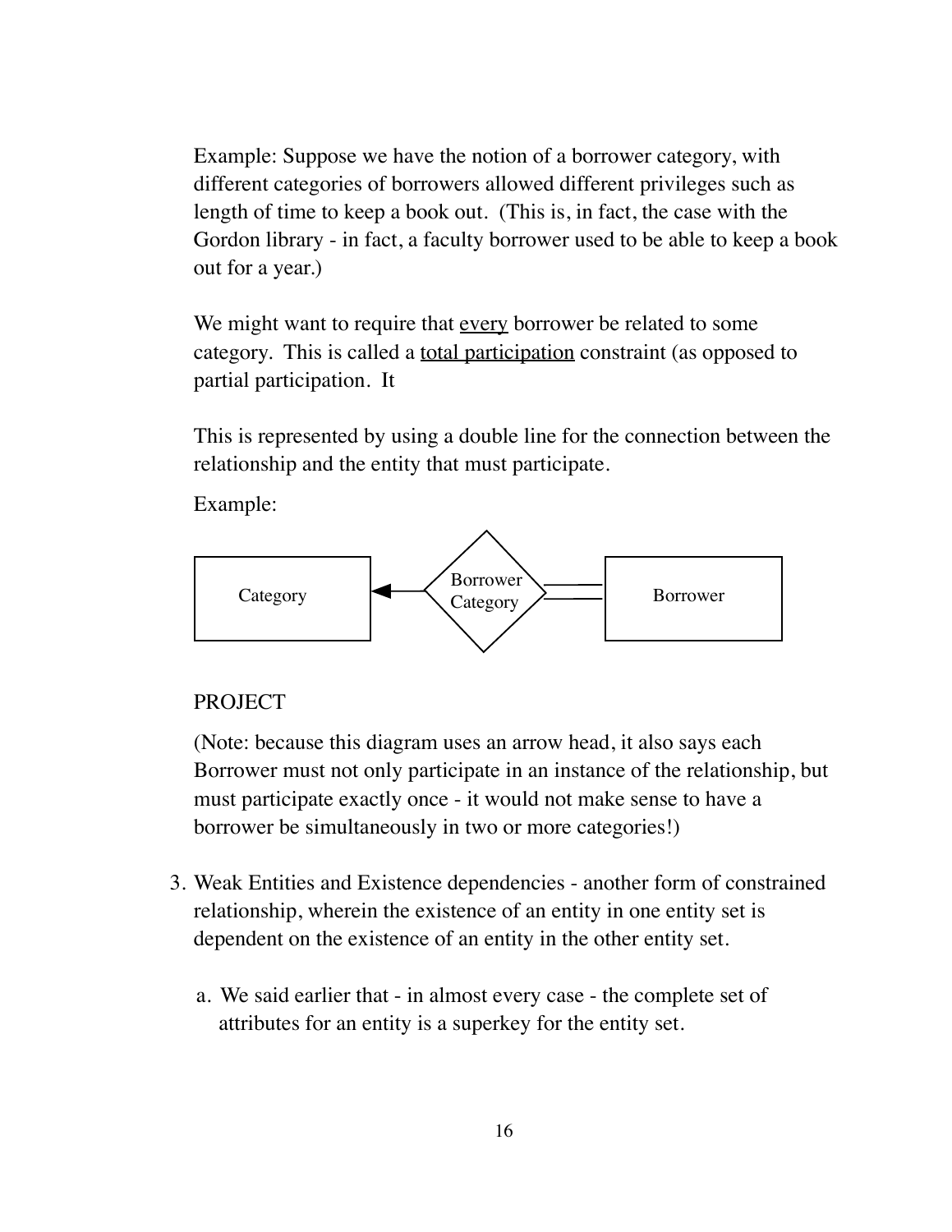- (1)In many cases, this is uninteresting, though there are some entity sets for which the full set of attributes is the only possible superkey.
- (2)There is a certain kind of entity set called a *weak* entity set in which even the full set of attributes may not be sufficient to be a superkey. (There is no superkey for a weak entity set.) A weak entity is always subordinated to some other strong entity, on whose very existence it depends. (More about this later).

Example: In a library database, a fine can be represented as a weak entity depending on the borrower entity who owes it, if the fine entity only stores the amount.

We call the entity whose existence depends on another SUBORDINATE, and the other entity DOMINANT.

b. The key property of an existence dependency relationship is that if a dominant entity in the relationship is deleted from the database for some reason, then all subordinate entities depending on it must also be deleted

Example: if the borrower owing some fine is removed from the database, we must also remove the record of the fine owed. [An off-campus borrower who moves out of state can get away with leaving outstanding fines behind him that can never be collected.]

c. Entities within a weak entity set are uniquely identified by the combination of some or all of their own attributes plus the entity on which they depend.

Example: Suppose that the library assesses all fines once a day, lumping together into one amount all the amounts owed for all overdue books returned that day by a given borrower. Then a given fine - represented as amount due and date assessed - can be uniquely specified by specifying the date it was assessed plus the borrower who owes it.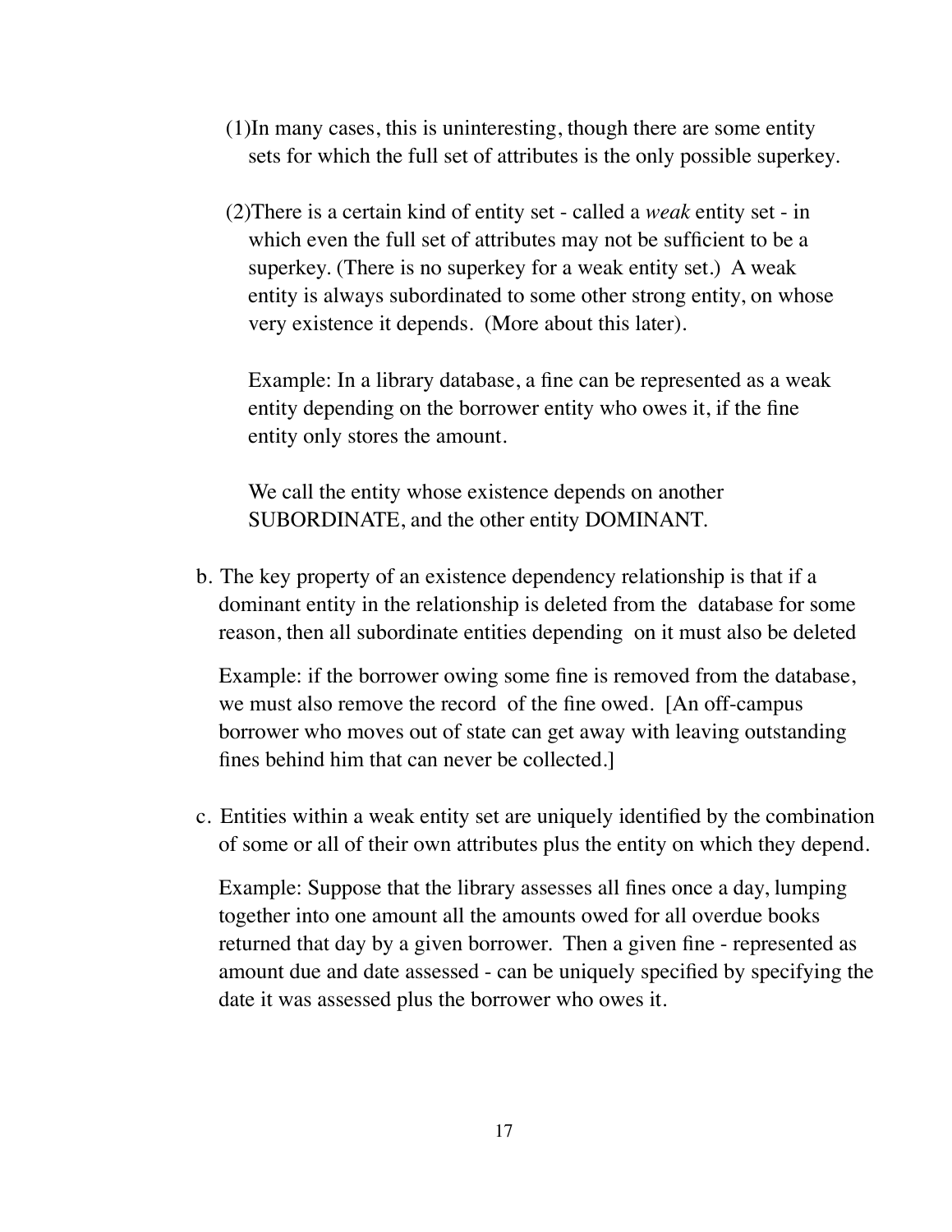- d. The attributes of a weak entity that identify it uniquely among all the weak entities related to a given strong entity are called its DISCRIMINATOR or PARTIAL KEY. The primary key of a weak entity consists of its partial key plus the primary key of the entity on which it depends.
- e. In an ER diagram, a weak entity is represented by a double box, and the corresponding existence-dependency relationship by a double diamond. The discriminator attributes of the weak entity are underlined using a dashed line.

Example (attributes of borrower omitted for simplicity)



PROJECT

#### **III.Converting an ER diagam to a Relational Schema**

- A.The book discusses this topic at some length, and we will just hit the high points today.
- B. An entity in an ER design can be converted rather straight-forwardly to a relational table. How its attributes are carried over varies with the type of attribute.
	- 1. Simple attributes in the ER-diagram become attributes in the relational schema, typically with the same name and domains.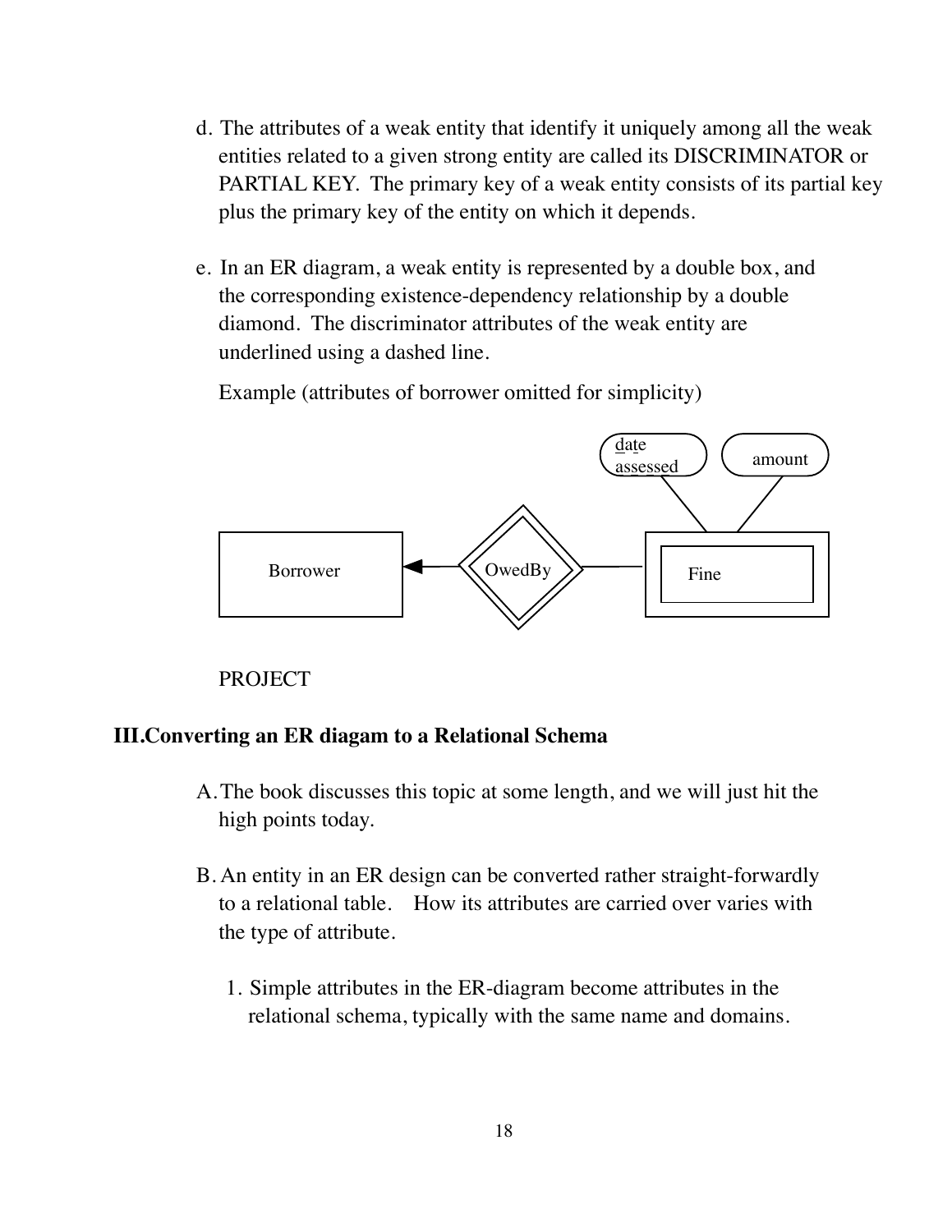- 2. In the case of composite attributes, each individual part becomes a separate attribute attributes in the relational schema, but there is no separate attribute in the relational schema to represent the composite.
- 3. There are two ways to handle multivalued attributes
	- a. A multivalued attribute can be represented by a separate table, with each row holding the primary key of the entity and one of the values. (The primary key serves to connect each row of the table to an entity.
	- b. An extension to the relational model (implemented in some way by many commercial RDB's) allows for an attribute to be a collection, with SQL extensions allowing access to individual values.
- 4. A derived attribute is not represented directly in the relational schema. Instead, code is written to calculate it when needed. Many commercial RDBs allow writing such code in SQL and storing it under its own name in the database.
- 5. A weak entity can be represented by a table having all the attributes of the entity plus the primary key of the entity its existence depends on.
- 6. Thus, the borrower entity we looked at previously, together with the weak entity fine, might be converted to a relational schema this way:

#### PROJECT Diagram

Notes:

- The existence dependency for Fines (Owed By) is folded into the corresponding relational table

- There is also a function number\_books\_out() that is not explicitly represented in the schema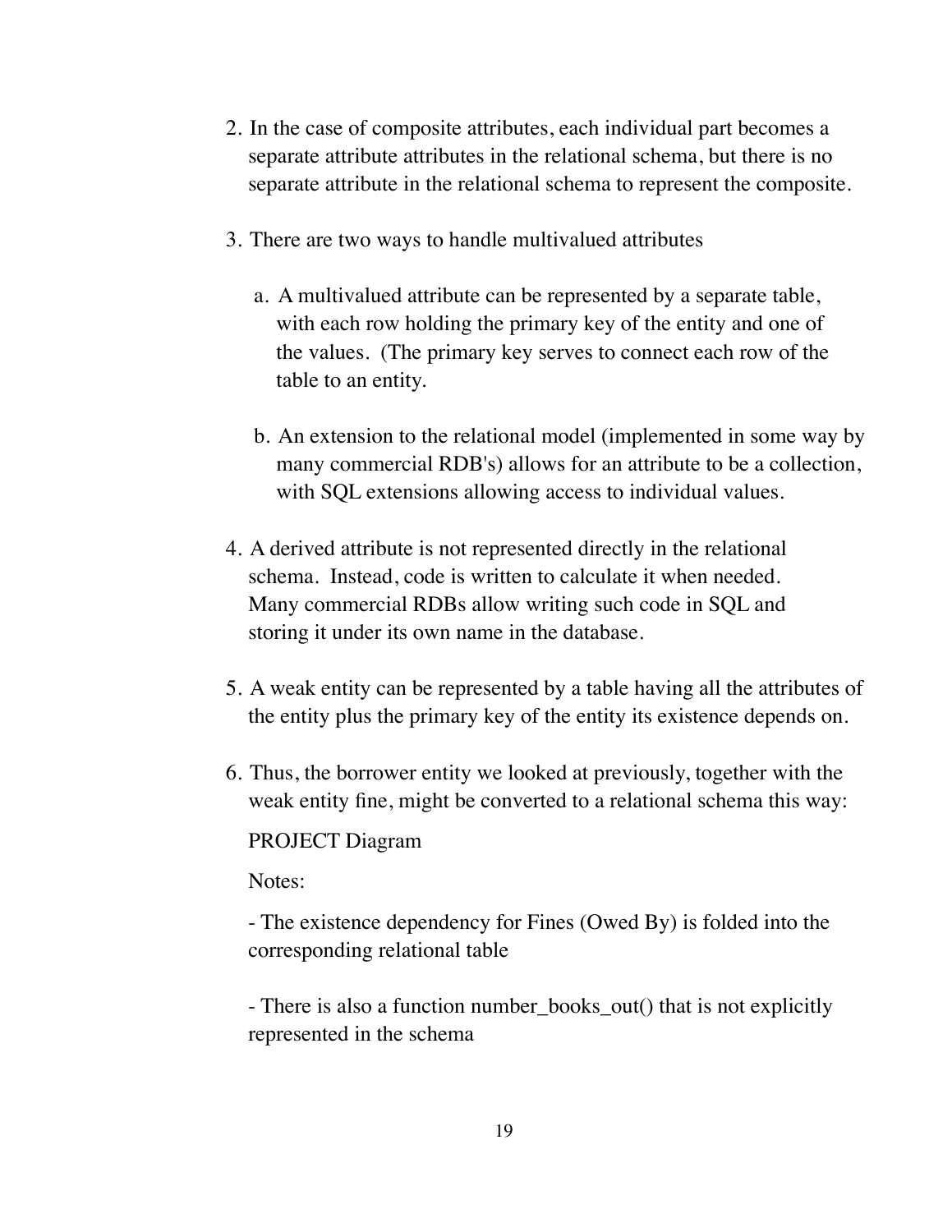

Equivalent Relational Schema